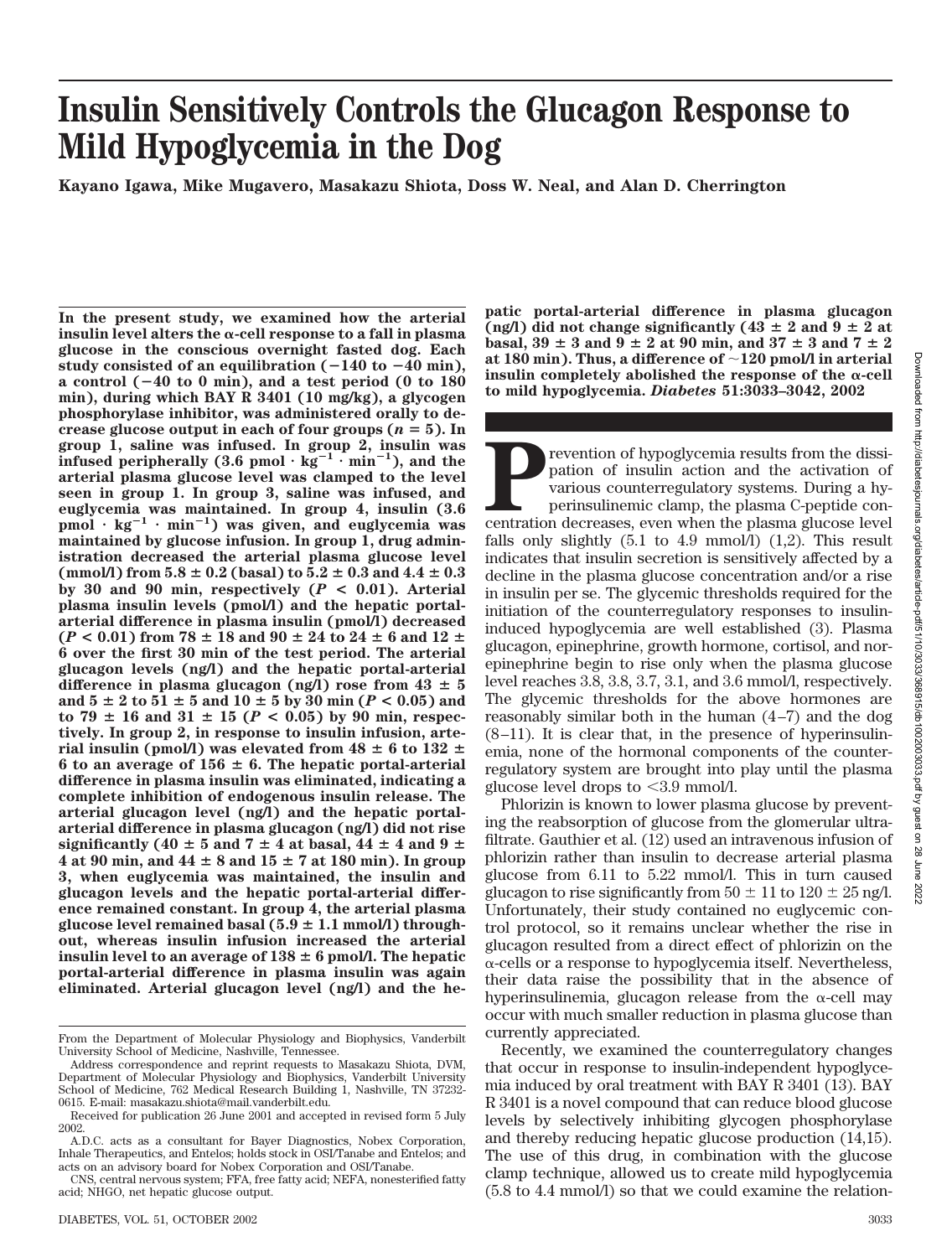ship between the decrement in the plasma glucose level per se and  $\alpha$ - and  $\beta$ -cell function in the conscious dog in the absence of hyperinsulinemic conditions. We showed that insulin secretion decreased by 80 and 100% in response to decrements in glucose of 0.3 and 0.6 mmol/l, respectively. Simultaneously, we found that a fall of 0.6 mmol/l in plasma glucose (from 5.8 to 5.2 mmol/l) caused a 200% increase in glucagon secretion, giving support to the hypothesis that the latter increases to a greater extent in response to insulin-independent hypoglycemia than to insulin-dependent hypoglycemia (13).

Hyperinsulinemia has been shown to decrease plasma glucagon levels in the presence of euglycemia (8,16,17), and high circulating insulin levels are known to have a direct inhibitory effect on the  $\alpha$ -cell (18,19). Thus, after the injection or infusion of exogenous insulin, it is possible that the effects of hypoglycemia per se on glucagon secretion are modified by hyperinsulinemia. In response to fasting, on the other hand, insulin falls as the blood glucose declines, and it is possible that the deficit in insulin allows a sensitive response of the  $\alpha$ -cell. In the present study, therefore, we tested the hypothesis that small changes in arterial insulin brought about by infusion can suppress glucagon's response to a mild fall in plasma glucose in conscious overnight fasted dogs.

# **RESEARCH DESIGN AND METHODS**

**Animals and surgical procedures***.* Experiments were performed on 20 overnight-fasted mongrel dogs (17.4–29.0 kg, mean  $23.1 \pm 1.1$  kg) of either sex that had been fed a standard meat and chow diet once daily (34% protein, 46% carbohydrate, 14% fat, and 6% fiber, based on dry weight) (Kal Kan, Vernon, CA, and Purina Lab Canine Diet No. 5006; Purina Mills, St. Louis, MO). The dogs were housed in a facility that met American Association for the Accreditation of Laboratory Animal Care guidelines, and the protocols were approved by the Vanderbilt University Medical Center Animal Care Committee. At least 16 days before an experiment, a laparotomy was performed under general endotrachial anesthesia (15 mg/kg body wt pentothal sodium presurgery and 1.0% isoflurane as an inhalation anesthetic during surgery), and catheters for blood sampling were placed into a femoral artery, the portal, an hepatic, a jejunal, and a splenic vein as previously described (8–11,13,16). On the day of the experiment, the catheters were exteriorized under local anesthesia (2% lidocaine; Abbott, Chicago), their contents were aspirated, and they were flushed with saline. Angiocaths (20 gauge; Abbott) were inserted into the right and left cephalic veins for infusion of glucose.

On the day before the experiment, the leukocyte count and hematocrit were determined. Dogs were used for an experiment only if they had *1*) a leukocyte count <18,000/mm<sup>3</sup>, *2*) a hematocrit >35%, *3*) a good appetite, and *4*) normal stools.

**Experimental design.** Each experiment consisted of a 100-min equilibration period  $(-140 \text{ to } -40 \text{ min})$ , a 40-min control period  $(-40 \text{ to } 0 \text{ min})$ , and a 180-min test period (0–180 min). Four experimental protocols were used. During the test period, a 0.5% methyl cellulose/saline solution (50 ml) with BAY R 3401 (10 mg/kg) was given by mouth at 0 min in each of the four groups. The plasma glucose level was then monitored every 5 min. In protocol 1, saline was infused, and the glucose level was allowed to drop. In protocol 2, insulin was infused peripherally at 3.6 pmol  $\cdot$  kg<sup>-1</sup>  $\cdot$  min<sup>-1</sup>, and glucose was infused peripherally to clamp the arterial plasma glucose level to that in protocol 1. In protocol 3, glucose was infused peripherally to maintain euglycemia. In protocol 4, insulin was infused peripherally at 3.6 pmol  $\cdot$  kg<sup>-1</sup>  $\cdot$  min<sup>-1</sup>, and glucose was infused so that the plasma glucose level was maintained at a euglycemic value.

Data from protocols 1 and 3 are contained as part of the database in another article that addresses a separate topic (13). The representation of the data facilitates demonstration of the effect of hyperinsulinemia on glucagon secretion in response to mild hypoglycemia, which is the focus of the present article. The period when protocols 1 and 3 were performed overlapped with the period when protocols 2 and 4 were carried out.

**Analytical procedures.** Plasma glucose concentrations were determined using the glucose oxidase method with a Beckman glucose analyzer (Fullerton, CA) (20). Blood concentrations of glucose, lactate, glycerol, ketones, and

alanine were determined according to the method of Lloyd et al. (21), as adapted to the Monarch 2000 centrifugal analyzer (Lexington, MA) in samples deproteinized with perchloric acid (3%). The plasma free fatty acid (FFA) concentrations were determined using the Wako nonesterified fatty acid C test (Wako, Osaka, Japan). Plasma insulin, glucagon, cortisol, epinephrine, and norepinephrine levels were determined as previously described (14), with interassay coefficients of variation of 8, 9, 8, 10, and 5%, respectively.

**Calculations.** Hepatic arterial and portal vein blood flows were assessed using Transonic flow probes. Net hepatic substrate balance was calculated using the formula  $H \times (F_a + F_p) - [(A \times F_a) + (P \times F_p)]$ , where *A*, *P*, and *H* are the arterial, portal vein, and hepatic vein substrate concentrations, respectively, and  $\overline{F}_a$  and  $F_p$  are the hepatic arterial and hepatic portal blood or plasma flows, respectively. Gluconeogenic flux is equal to the sum of the net hepatic uptake rates of lactate, glycerol, and the gluconeogenic amino acids (alanine, glycine, serine, threonine, glutamine, and glutamate) converted to glucose equivalents (22). The net glycogenolytic rate was obtained by subtracting the gluconeogenic flux rate from the sum of net hepatic glucose output (NHGO), net hepatic lactate output, and glucose oxidation. The glucose oxidation rate was assumed to be 1.7  $\mu$ mol  $\cdot$  kg<sup>-1</sup>  $\cdot$  min<sup>-1</sup> based on previous data (23). Glucagon release was calculated using the formula  $F_p \times$  $[P_{g} = (0.85 \times A_{g})]$ , where  $A_{g}$  and  $P_{g}$  are the arterial and hepatic portal plasma glucagon concentrations, respectively, and  $F_p$  is hepatic portal plasma flow.  $A_g$ is multiplied by 0.85 because the gut fractional extraction of glucagon is 15% (24). Insulin release was calculated using the formula  $F_p \times [P_I - (0.70 \times A_I)],$ where  $A<sub>I</sub>$  and  $P<sub>I</sub>$  are the arterial and hepatic portal plasma insulin concentrations, respectively, and  $F_p$  is hepatic portal plasma flow.  $A_I$  is multiplied by 0.7 because the gut fractional extraction of insulin is 30% (25).

**Statistical analysis.** Data are expressed as means  $\pm$  SE. A one-way ANOVA for repeated measures was used to analyze changes over time. A two-way ANOVA for repeated measures was used to analyze the difference between time course. When significant changes were obtained over time, post hoc comparisons were made using a paired *t* test (26).

# **RESULTS**

**Hepatic blood flow***.* The hepatic arterial blood flow  $(5.4 \pm 0.6, 6.1 \pm 0.8, 4.7 \pm 0.3, \text{ and } 4.2 \pm 0.5 \text{ ml} \cdot \text{kg}^{-1} \cdot$  $min^{-1}$  in the hypoinsulinemic-hypoglycemic, hyperinsulinemic-hypoglycemic, euinsulinemic-euglycemic, and hyperinsulinemic-euglycemic groups, respectively) and portal blood flow  $(20.6 \pm 2.2, 25.4 \pm 2.4, 19.2 \pm 1.2,$  and  $20.4 \pm 2.7$  ml  $\cdot$  kg<sup>-1</sup>  $\cdot$  min<sup>-1</sup> in the four groups, respectively) did not change over time or with treatment (data not shown).

**Plasma glucose level and NHGO.** BAY R 3401 administration decreased NHGO ( $\mu$ mol · kg<sup>-1</sup> · min<sup>-1</sup>) in the hypoinsulinemic-hypoglycemic group from  $8.9 \pm 1.7$  to  $5.0 \pm 1.1$  by 60 min ( $P < 0.05$ ) (Fig. 1), after which it rose slightly. As a result, the arterial plasma glucose level (mmol/l) fell from  $5.8 \pm 0.2$  to a minimum of  $4.4 \pm 0.3$  ( $P$   $<$ 0.01). In the hyperinsulinemic-hypoglycemic group, NHGO decreased from  $10.9 \pm 2.2$  to zero within 2 h ( $P < 0.01$ ). The plasma glucose level in the hyperinsulinemic-hypoglycemic group was clamped to the level observed in the hypoglycemic group, falling from 6.1  $\pm$  0.1 (basal) to 4.6  $\pm$ 0.1 mmol/l. When the plasma glucose level was maintained at its basal value (5.9  $\pm$  0.1 mmol/l) by exogenous glucose infusion in the presence of drug and basal insulin, the liver took up glucose at  $-3.3 \pm 0.6 \mu$  mol  $\cdot$  kg<sup>-1</sup>  $\cdot$  min<sup>-1</sup> by the end of the experiment. When the plasma glucose level was maintained at a euglycemic value (6.1  $\pm$  0.1 mmol/l) by glucose infusion in the presence of hyperinsulinemia and drugs, the liver took up glucose at  $-4.7 \pm 1.7$  µmol·kg<sup>-1</sup>  $\cdot$  min<sup>-1</sup> by 60 min ( $\overline{P}$  < 0.01), after which it remained unchanged. Thus, the presence of mild hyperinsulinemia blocked the hypoglycemia-induced stimulation of NHGO and hastened the switch to net hepatic glucose uptake in the presence of euglycemia.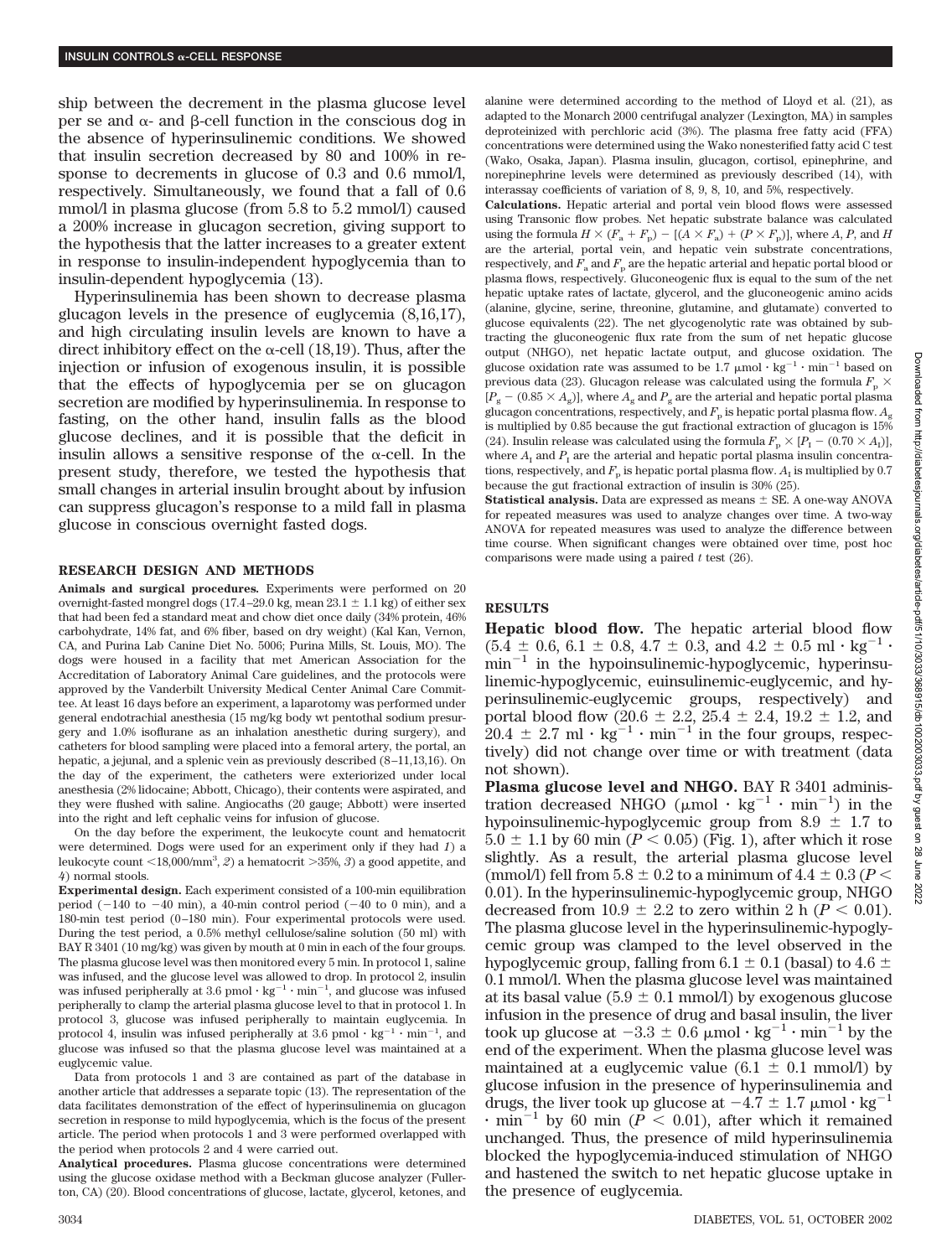



**Hormone levels.** As shown in Fig. 2, and as was reported previously (13), arterial and hepatic portal plasma insulin levels (pmol/l) in the hypoinsulinemic-hypoglycemic group decreased from 78  $\pm$  18 and 168  $\pm$  36 to 24  $\pm$  6 and 36  $\pm$ 12 during the first 30 min ( $P < 0.01$ ) and to 18  $\pm$  6 and 24  $\pm$ 6 by 90 min  $(P < 0.01)$ , respectively. The hepatic portalarterial difference in plasma insulin (pmol/l) decreased from  $90 \pm 24$  to  $12 \pm 6$  by  $30$  min  $(P < 0.05)$  and to  $6 \pm 3$ by 90 min ( $P < 0.05$ ). The insulin secretion rates (pmol  $\cdot$  $kg^{-1} \cdot min^{-1}$  decreased from 1.5  $\pm$  0.4 to 0.3  $\pm$  0.1 by 30

min ( $P < 0.05$ ) and  $0.2 \pm 0.1$  by 90 min ( $P < 0.05$ ). The arterial and hepatic portal glucagon levels (ng/l) rose from  $43 \pm 5$  and  $48 \pm 6$  to  $51 \pm 5$  and  $61 \pm 7$  by 30 min (*P* < 0.05) and to  $79 \pm 16$  and  $109 \pm 30$  by 90 min ( $P < 0.05$ ), after which they drifted down slightly (Fig. 3). The hepatic portal-arterial difference in plasma glucagon increased from  $5 \pm 2$  (basal) to  $10 \pm 5$  by 30 min ( $P < 0.05$ ) and to  $30 \pm 15$  by  $90$  min ( $P < 0.05$ ), after which it remained at  $20 \pm 13$ . The glucagon secretion rate  $(ps \cdot \text{kg}^{-1} \cdot \text{min}^{-1})$ increased from  $112 \pm 57$  (basal) to  $230 \pm 113$  by 30 min

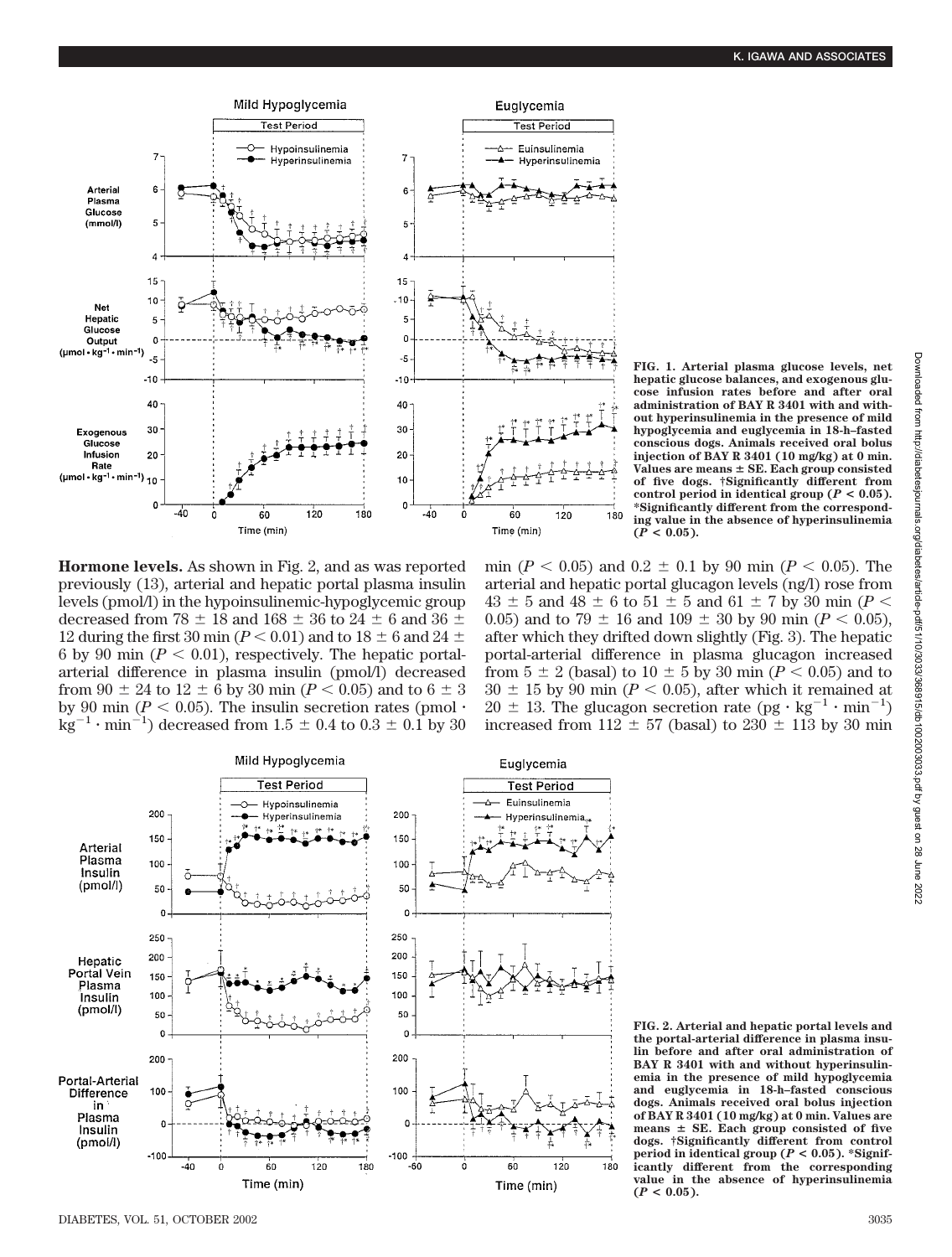

 $(P < 0.05)$  and to 556  $\pm$  273 by 90 min ( $P < 0.05$ ), after which it decreased to  $466 \pm 232$  by 180 min.

During hyperinsulinemic hypoglycemia, as shown in Fig. 2, the arterial plasma insulin level (pmol/l) increased from  $48 \pm 6$  to  $156 \pm 6$  during the first 30 min ( $P < 0.01$ ), after which it remained constant (156  $\pm$  24). The portal plasma insulin levels (pmol/l) remained at a basal value ( $138 \pm 36$ ) pmol/l). Therefore, the hepatic portal-arterial difference in plasma insulin (pmol/l) decreased from  $90 \pm 36$  to  $-30 \pm 36$ 18 by 30 min  $(P < 0.01)$  and remained nonsignificantly different from zero ( $-24 \pm 18$ ) thereafter, as did insulin secretion. The arterial and hepatic portal vein glucagon levels (ng/l) did not rise in response to the decline in plasma glucose (40  $\pm$  5 and 46  $\pm$  7 to 45  $\pm$  3 and 54  $\pm$  4 at 30 min and 44  $\pm$  8 and 51  $\pm$  9 at 180 min, respectively) (Fig. 3). The hepatic portal-arterial difference in plasma glucagon (ng/l) and glucagon secretion (pg  $\cdot$  kg<sup>-1</sup> $\cdot$ min<sup>-1</sup>) also did not change significantly (6  $\pm$  4 and 216  $\pm$  126 [basal] to  $9 \pm 2$  and  $283 \pm 71$  by 30 min and  $7 \pm 3$  and  $252 \pm 116$  at 180 min, respectively).

When euglycemia was maintained in the presence of the drug, the arterial plasma insulin and glucagon levels did not change significantly; likewise, the portal hormone levels, their hepatic portal-arterial differences, and their secretion rates also remained unchanged (Figs. 2 and 3).

When insulin was raised in the presence of euglycemia, the arterial plasma insulin levels (pmol/l) rose from  $54 \pm 6$ to  $126 \pm 6$  by 30 min ( $P < 0.01$ ) and averaged  $138 \pm 6$ during the rest of the test period. However, hepatic portal plasma insulin levels did not rise from basal (150  $\pm$  42 pmol/l). The hepatic portal-arterial difference in plasma insulin (pmol/l) decreased rapidly from 102  $\pm$  36 to 18  $\pm$  $42$  by  $10$  min ( $P < 0.05$ ) and thereafter averaged  $-6 \pm 24$ (Fig. 2). Thus, insulin secretion was completely inhibited. The arterial and hepatic portal vein glucagon levels and the hepatic portal-arterial difference in plasma glucagon **FIG. 3. Arterial and hepatic portal levels and the portal-arterial difference in plasma glucagon before and after oral administration of BAY R 3401 with and without hyperinsulinemia in the presence of mild hypoglycemia and euglycemia in 18-h–fasted conscious dogs. Animals received oral bolus injection of BAY R 3401 (10 mg/kg) at 0 min. Values are means SE. Each group consists of five dogs. †Significantly different from control period in identical group (***P* **< 0.05). \*Significantly different from the corresponding value in the absence of hyperinsulinemia**  $(P < 0.05)$ .

(ng/l) did not change (43  $\pm$  2, 52  $\pm$  2, and 9  $\pm$  1 to 37  $\pm$  3,  $44 \pm 3$ , and  $7 \pm 2$  at 180 min during the test period, respectively). The glucagon secretion rate (pg  $\cdot$  kg<sup>-1</sup>.  $\min^{-1}$ ) also remained unchanged (basal of  $150 \pm 17$  to  $150 \pm 52$  at 180 min) during euglycemic hyperinsulinemia. These data indicate that the rise in arterial insulin blocked the hypoglycemia induced  $\alpha$ -cell response and did not suppress basal glucagon secretion.

As shown in Table 1, the arterial norepinephrine, epinephrine, and cortisol levels did not change significantly in the absence of hyperinsulinemia regardless of whether euglycemia or hypoglycemia were present. In the presence of hyperinsulinemia, on the other hand, regardless of the blood glucose levels, arterial plasma norepinephrine, epinephrine, and cortisol levels tended to increase, but only cortisol changed significantly.

**Arterial levels and net hepatic balances of plasma nonesterified fatty acids and arterial blood ketone, glycerol, lactate, and alanine***.* As shown in Table 2, when hypoinsulinemic hypoglycemia occurred, the arterial levels and net hepatic uptakes of nonesterified fatty acids (NEFAs), 3-hydroxybutyrate, and glycerol significantly increased. When hypoglycemia occurred in the presence of hyperinsulinemia and when euglycemia was maintained in the absence of elevated insulin, the arterial levels and net hepatic uptake of these metabolites did not change significantly. On the other hand, when plasma glucose levels were maintained in the presence of hyperinsulinemia and drugs, the arterial levels and net hepatic uptake of these metabolites fell significantly. In both cases, therefore, hyperinsulinemia reduced lipolysis and ketogenesis.

In the presence of hypoinsulinemic hypoglycemia, hyperinsulinemic hypoglycemia, euinsulinemic euglycemia, and hyperinsulinemic euglycemia, arterial lactate levels fell and net hepatic lactate balance shifted in favor of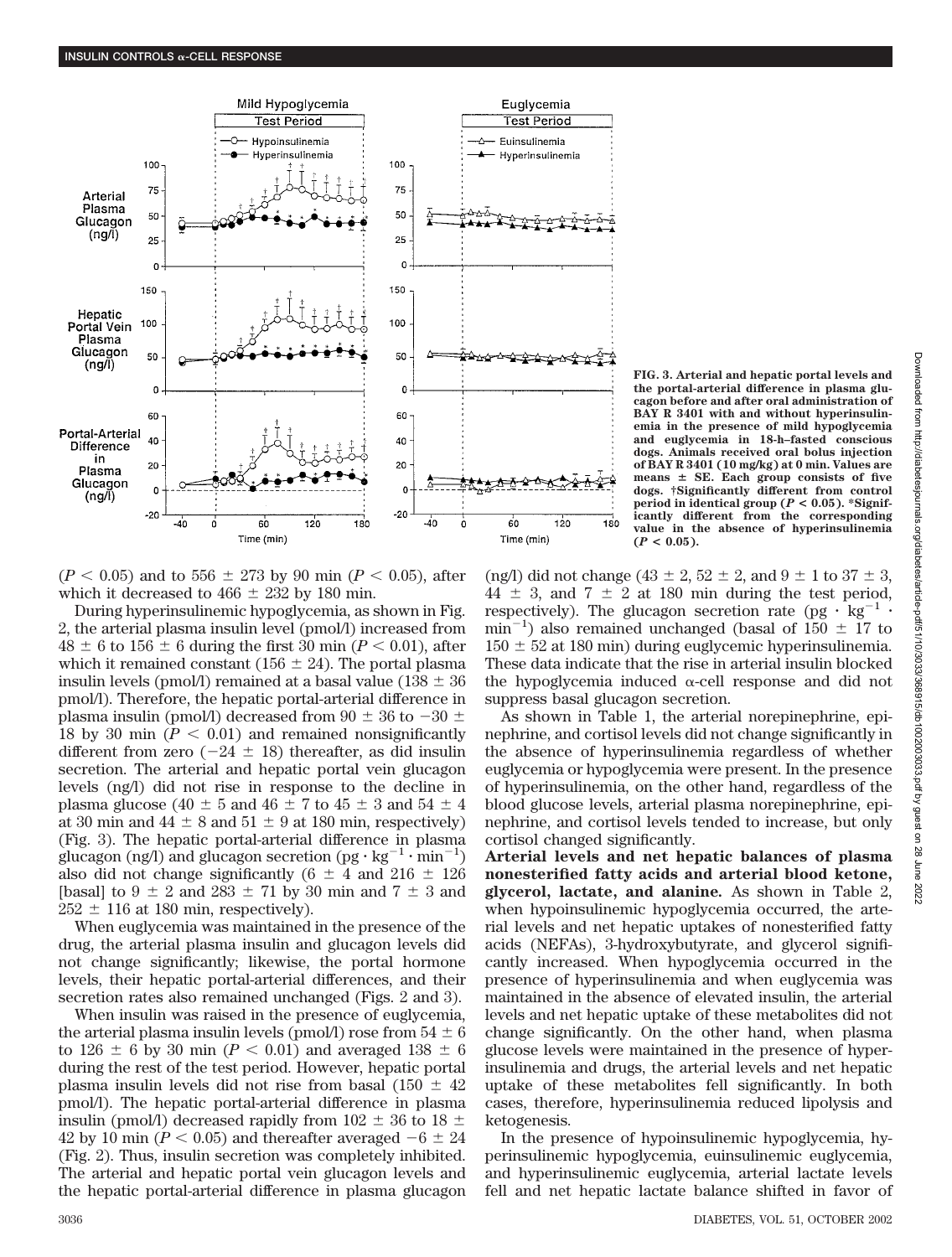# TABLE 1

Arterial plasma levels of norepinephrine, epinephrine, and cortisol before and after oral administration of BAY R 3401 in the presence of non–insulin-induced hypoglycemia with and without mild hyperinsulinemia and in the presence of euglycemia with and without mild hyperinsulinemia in 18-h–fasted conscious dogs

|                          | Control         | BAY R 3401 with or without peripheral glucose and/or insulin infusion (min) |                 |                 |                 |                                 |                 |                                 |
|--------------------------|-----------------|-----------------------------------------------------------------------------|-----------------|-----------------|-----------------|---------------------------------|-----------------|---------------------------------|
| period<br>Group          |                 | 10                                                                          | 20              | 30              | 60              | 90                              | 120             | 180                             |
| Hypoglycemia             |                 |                                                                             |                 |                 |                 |                                 |                 |                                 |
| Norepinephrine (pmol/l)  | $981 \pm 177$   | $993 \pm 171$                                                               | $898 \pm 171$   | $1.069 \pm 136$ | $1,011 \pm 100$ | $969 \pm 124$                   | $1,046 \pm 130$ | $1,099 \pm 254$                 |
| Epinephrine (pmol/l)     | $426 \pm 60$    | $513 \pm 98$                                                                | $437 \pm 98$    | $475 \pm 71$    | $458 \pm 87$    | $458 \pm 60$                    | $431 \pm 82$    | $453 \pm 93$                    |
| Cortisol (nmol/l)        | $41 \pm 8$      | $50 \pm 11$                                                                 | $55 \pm 11$     | $58 \pm 17$     | $50 \pm 8$      | $47 \pm 8$                      | $63 \pm 19$     | $66 \pm 33$                     |
| $Hypoglycemia + insulin$ |                 |                                                                             |                 |                 |                 |                                 |                 |                                 |
| Norepinephrine (pmol/l)  | $1,454 \pm 242$ | $1,188 \pm 272$                                                             | $1,336 \pm 272$ | $1,543 \pm 272$ |                 | $1,714 \pm 313$ $1,720 \pm 266$ |                 | $1,667 \pm 219$ $1,856 \pm 242$ |
| Epinephrine (pmol/l)     | $758 \pm 147$   | $519 \pm 98$                                                                | $415 \pm 98$    | $770 \pm 153$   | $857 \pm 153$   | $830 \pm 158$                   |                 | $961 \pm 104$ $1,037 \pm 191$   |
| Cortisol (nmol/l)        | $50 \pm 14$     | $52 \pm 11$                                                                 | $50 \pm 11$     | $74 \pm 19$     | $88 \pm 22$     | $.99 \pm 19*$                   | $99 \pm 19*$    | $74 \pm 14$                     |
| Euglycemia               |                 |                                                                             |                 |                 |                 |                                 |                 |                                 |
| Norepinephrine (pmol/l)  | $881 \pm 207$   | $946 \pm 154$                                                               | $934 \pm 154$   | $786 \pm 183$   | $798 \pm 154$   | $893 \pm 201$                   | $822 \pm 195$   | $851 \pm 177$                   |
| Epinephrine (pmol/l)     | $420 \pm 180$   | $409 \pm 87$                                                                | $284 \pm 87$    | $295 \pm 115$   | $273 \pm 33$    | $272 \pm 175$                   | $218 \pm 104$   | $442 \pm 196$                   |
| Cortisol (nmol/l)        | $58 \pm 14$     | $61 \pm 14$                                                                 | $58 \pm 14$     | $55 \pm 22$     | $36 \pm 6$      | $47 \pm 8$                      | $55 \pm 14$     | $74 \pm 36$                     |
| Euglycemia $+$ insulin   |                 |                                                                             |                 |                 |                 |                                 |                 |                                 |
| Norepinephrine (pmol/l)  | $940 \pm 100$   | $916 \pm 89$                                                                | $1011 \pm 136$  | $958 \pm 106$   | $1058 \pm 166$  | $916 \pm 112$                   | $1023 \pm 142$  | $1383 \pm 148$                  |
| Epinephrine (pmol/l)     | $524 \pm 136$   | $551 \pm 142$                                                               | $579 \pm 158$   | $579 \pm 175$   | $633 \pm 186$   | $464 \pm 109$                   | $475 \pm 164$   | $628 \pm 218$                   |
| Cortisol (nmol/l)        | $58 \pm 11$     | $66 \pm 8$                                                                  | $63 \pm 8$      | $94 \pm 14$ *   | $91 \pm 11*$    | $77 \pm 3$                      | $88 \pm 27$     | $110 \pm 19*$                   |

Data for each group are means  $\pm$  SE from five dogs. \*Significantly changed from the values during the control period in the same group.

increased uptake. The arterial blood alanine levels decreased in all four groups. Net hepatic alanine uptake increased during hypoinsulinemic hypoglycemia, but did not change during hyperinsulinemic hypoglycemia, euinsulinemic euglycemia, or hyperinsulinemic euglycemia.

**Glycogenolysis and gluconeogenesis.** BAY R 3401 caused net hepatic glycogenolysis to decrease from 7.39  $\pm$ 0.78 to 1.83  $\pm$  1.83 µmol glucose equivalent  $\cdot$  kg<sup>-1</sup>  $\cdot$  min<sup>-1</sup> by 30 min in the hypoglycemic group, after which it was effectively zero (Table 3). As a result, both the plasma glucose level and the plasma insulin level fell. On the other hand, gluconeogenic flux started to rise at 30 min and, by the end of the experiment, had reached  $8.7 \pm 1.2 \mu$  mol  $\cdot$  $\text{kg}^{-1} \cdot \text{min}^{-1}$ . From 60 to 180 min, the gluconeogenic flux was almost equivalent to NHGO, indicating that gluconeogenesis (the conversion of gluconeogenically derived glucose-6-phosphate to plasma glucose) was responsible for almost all glucose production. When hyperinsulinemia was added to BAY R 3401 delivery, net glycogenolysis was suppressed more rapidly and to a greater extent, eventually switching to net glycogen synthesis ( $-6.9 \pm 0.9$  µmol glucose equivalent  $\cdot$  kg<sup>-1</sup> $\cdot$  min<sup>-1</sup> at 180 min). The glucose level was clamped to the hypoglycemia seen in the former group. On the other hand, gluconeogenic flux rose from  $4.9 \pm 1.4$  to  $8.8 \pm 1.9$  µmol glucose equivalent  $\cdot$  kg<sup>-1</sup>  $\cdot$  $min^{-1}$  by the end of the study. Thus, although the presence of insulin caused more net glycogen synthesis, it failed to decrease gluconeogenic flux. Since NHGO was zero, however, gluconeogenesis (the conversion of gluconeogenic precursors into plasma glucose) was inhibited, and the gluconeogenic-derived carbon in the glucose-6-phosphate pool was directed to glycogen. In the presence of euinsulinemic euglycemia, BAY R 3401 caused net glycogenolysis to decline from 8.2  $\pm$  1.5 to  $-7.3$   $\pm$  1.4 µmol glucose equivalent  $\cdot$  kg<sup>-1</sup>  $\cdot$  min<sup>-1</sup>. When hyperinsulinemia accompanied euglycemia and drugs, net glycogen flux switched rapidly from breakdown to synthesis, reaching  $6.5 \pm 1.7$  $\mu$ mol glucose equivalent  $\cdot$  kg<sup>-1</sup>  $\cdot$  min<sup>-1</sup> by the end of the study. Gluconeogenic flux did not change significantly in

**DISCUSSION**

**-Cell response to hyperinsulinemia.** Glucagon secretion was increased threefold in response to the non– insulin-induced fall in plasma glucose from 5.8 to 5.2 mmol/l. As such, the plasma glucose threshold was well above the well-recognized concentration of 3.8 mmol/l observed in the presence of insulin-induced hypoglycemia in humans  $(3-7)$  and dogs  $(8-11)$ . In a previous study  $(10)$ , we showed that decreasing plasma glucose from 5.9 to 4.3 mmol/l in the presence of hyperinsulinemia (480 pmol/l) failed to trigger glucagon secretion. Thus, in the presence of hyperinsulinemia, a fall of 1.6 mmol/l in plasma glucose level failed to cause the plasma glucagon levels to rise, whereas, as we have also previously shown, in the presence of hypoinsulinemia, a fall of 1.4 mmol/l (from 5.8 to 4.4 mmol/l) caused a sixfold rise in glucagon secretion. These data therefore led to the hypothesis that was tested in the present study, namely, that glucagon secretion is sensitively inhibited by insulin such that the  $\alpha$ -cell response to hypoglycemia is markedly reduced by the presence of insulin. Because it is known that glucagon secretion increases markedly in response to deep insulininduced hypoglycemia, our data suggest that a deeper hypoglycemia results in an increase in neural input to the  $\alpha$ -cell or some other change that then overcomes insulin's inhibitory action. Our data also suggest that if a deep hypoglycemia could be produced in the absence of elevated insulin, the rise in plasma glucagon would be much larger than that observed in the presence of equivalent insulin-induced hypoglycemia.

the presence of euglycemia, regardless of the presence or absence of insulin infusion. Once again, however, the gluconeogenic rate was zero in both groups, and the gluconeogenically derived carbon was stored in glycogen.

It has been shown that insulin has direct effects on the  $\alpha$ -cell to suppress glucagon secretion (18,27–29). Anatomical and physiological studies suggest that blood in the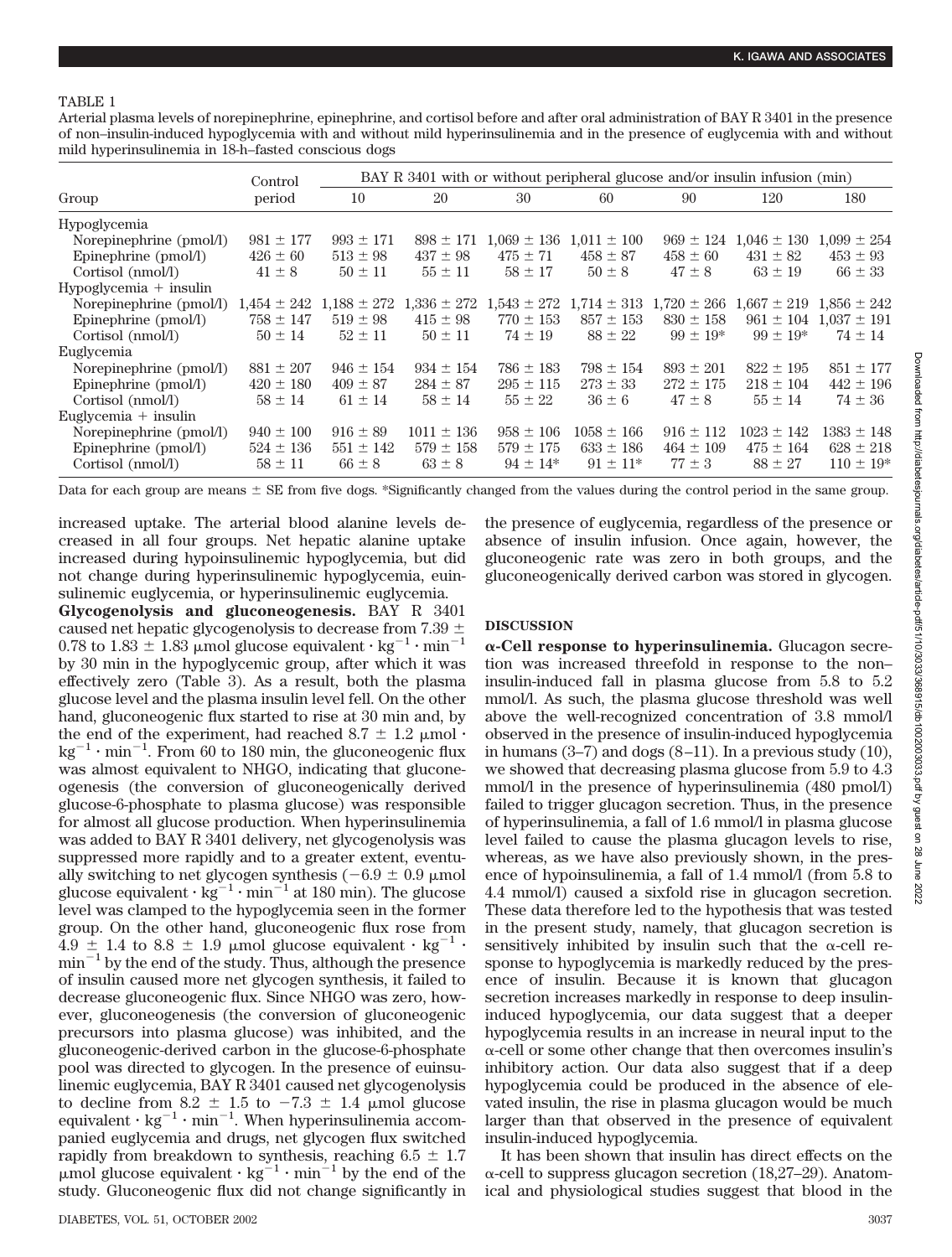#### TABLE 2

Arterial levels and net hepatic balances of plasma NEFAs, 3-hydroxybutyrate, glycerol, lactate, and alanine before and after oral administration of BAY R 3401 in the presence of non–insulin-induced hypoglycemia with and without mild hyperinsulinemia and in the presence of the maintenance of euglycemia with and without mild hyperinsulinemia in 18-h–fasted conscious dogs

|                                                                                                                                                                                                    |                 | BAY R 3401 with or without peripheral glucose infusion (min)<br>Control |                               |                                                                                                |                                   |                                                                         |                                                    |                                     |
|----------------------------------------------------------------------------------------------------------------------------------------------------------------------------------------------------|-----------------|-------------------------------------------------------------------------|-------------------------------|------------------------------------------------------------------------------------------------|-----------------------------------|-------------------------------------------------------------------------|----------------------------------------------------|-------------------------------------|
| Group                                                                                                                                                                                              | period          | 10                                                                      | 20                            | 30                                                                                             | 60                                | 90                                                                      | 120                                                | 180                                 |
| <b>NEFA</b>                                                                                                                                                                                        |                 |                                                                         |                               |                                                                                                |                                   |                                                                         |                                                    |                                     |
| Hypoglycemia                                                                                                                                                                                       |                 |                                                                         |                               |                                                                                                |                                   |                                                                         |                                                    |                                     |
| Plasma level (mmol/l)                                                                                                                                                                              |                 | $0.67 \pm 0.04$ $0.68 \pm 0.07$                                         | $0.80 \pm 0.07^{*}$           | $0.92 \pm 0.14*$                                                                               | $1.29 \pm 0.23*$                  | $1.39 \pm 0.20^*$                                                       | $1.49 \pm 0.15^*$                                  | $1.52 \pm 0.09*$                    |
| NHB $(\mu$ mol·kg <sup>-1</sup> ·min <sup>-1</sup> ) -2.51 ± 0.32 -2.51 ± 0.26 -2.85 ± 0.26 -3.22 ± 0.37* -4.43 ± 0.90* -5.32 ± 0.71* -6.12 ± 0.74* -6.69 ± 1.05*                                  |                 |                                                                         |                               |                                                                                                |                                   |                                                                         |                                                    |                                     |
| $Hypoglycemia + insulin$                                                                                                                                                                           |                 |                                                                         |                               |                                                                                                |                                   |                                                                         |                                                    |                                     |
| Plasma level (mmol/l)                                                                                                                                                                              | $0.82 \pm 0.08$ | $0.72 \pm 0.09$                                                         | $0.53 \pm 0.09$               | $0.64 \pm 0.10$                                                                                | $0.73 \pm 0.14$                   | $0.73 \pm 0.14$                                                         | $0.79 \pm 0.10$                                    | $0.77 \pm 0.164$                    |
| NHB $(\mu \text{mol} \cdot \text{kg}^{-1} \cdot \text{min}^{-1})$ -3.18 $\pm$ 0.56 -3.27 $\pm$ 0.40 -1.95 $\pm$ 0.40 -2.39 $\pm$ 0.20<br>Euglycemia                                                |                 |                                                                         |                               |                                                                                                | $-3.20 \pm 1.02$ $-3.47 \pm 0.54$ |                                                                         | $-2.90 \pm 0.19$                                   | $-2.06 \pm 0.61$                    |
| Plasma level (mmol/l)                                                                                                                                                                              | $0.79 \pm 0.09$ | $0.73 \pm 0.08$                                                         | $0.81 \pm 0.08$               | $0.80 \pm 0.10$                                                                                | $0.84 \pm 0.13$                   | $0.78 \pm 0.12$                                                         | $0.82 \pm 0.06$                                    | $0.91 \pm 0.06$                     |
| NHB $(\mu$ mol·kg <sup>-1</sup> ·min <sup>-1</sup> ) -1.83 ± 0.29 -1.51 ± 0.35 -1.43 ± 0.33 -1.96 ± 0.33 -2.06 ± 0.51 -2.18 ± 0.39 -2.32 ± 0.25 -2.39 ± 0.24                                       |                 |                                                                         |                               |                                                                                                |                                   |                                                                         |                                                    |                                     |
| Euglycemia $+$ insulin                                                                                                                                                                             |                 |                                                                         |                               |                                                                                                |                                   |                                                                         |                                                    |                                     |
| Plasma level (mmol/l)                                                                                                                                                                              | $0.65 \pm 0.09$ | $0.68 \pm 0.09$                                                         | $0.56 \pm 0.09$               | $0.48 \pm 0.08$                                                                                | $0.34 \pm 0.06*$                  | $0.31 \pm 0.05^*$                                                       | $0.33 \pm 0.06*$                                   | $0.29 \pm 0.06*$                    |
| NHB $(\mu$ mol·kg <sup>-1</sup> ·min <sup>-1</sup> ) -1.65 ± 0.22 -1.92 ± 0.27 -1.44 ± 0.30 -0.86 ± 0.24 -0.71 ± 0.19* -0.48 ± 0.18* -0.73 ± 0.23* -0.58 ± 0.17*                                   |                 |                                                                         |                               |                                                                                                |                                   |                                                                         |                                                    |                                     |
| 3-Hydroxybutyrate                                                                                                                                                                                  |                 |                                                                         |                               |                                                                                                |                                   |                                                                         |                                                    |                                     |
| Hypoglycemia                                                                                                                                                                                       |                 |                                                                         |                               |                                                                                                |                                   |                                                                         |                                                    |                                     |
| Blood level $(\mu \text{mol/l})$<br>NHB $(\mu \text{mol} \cdot \text{kg}^{-1} \cdot \text{min}^{-1})$                                                                                              | $20 \pm 3$      | $19 \pm 2$<br>$0.72 \pm 0.14$ $0.64 \pm 0.12$                           | $15 \pm 2$<br>$0.76 \pm 0.12$ | $16 \pm 3$<br>$0.66 \pm 0.11$                                                                  | $28 \pm 4$<br>$1.17 \pm 0.17$     | $49 \pm 4*$<br>$1.93 \pm 0.21*$                                         | $65 \pm 7*$<br>$2.52 \pm 0.47*$                    | $111 \pm 20^*$<br>$3.91 \pm 1.25^*$ |
| Hypoglycemia + insulin                                                                                                                                                                             |                 |                                                                         |                               |                                                                                                |                                   |                                                                         |                                                    |                                     |
| Blood level $(\mu \text{mol/l})$                                                                                                                                                                   | $29 \pm 8$      | $21 \pm 3$                                                              | $19 \pm 3$                    | $14 \pm 3$                                                                                     | $32 \pm 15$                       | $32 \pm 15$                                                             | $25 \pm 9$                                         | $24 \pm 8$                          |
| NHB $(\mu \text{mol} \cdot \text{kg}^{-1} \cdot \text{min}^{-1})$                                                                                                                                  | $1.41 \pm 0.45$ | $0.75 \pm 0.17$                                                         | $0.82 \pm 0.17$               | $0.87 \pm 0.19$                                                                                | $2.02 \pm 0.89$                   | $1.69 \pm 0.83$                                                         | $1.30 \pm 0.62$                                    | $1.86 \pm 1.04$                     |
| Euglycemia                                                                                                                                                                                         |                 |                                                                         |                               |                                                                                                |                                   |                                                                         |                                                    |                                     |
| Blood level $(\mu \text{mol/l})$                                                                                                                                                                   | $33 \pm 11$     | $24 \pm 6$                                                              | $27 \pm 6$                    | $32 \pm 3$                                                                                     | $24 \pm 3$                        | $14 \pm 1*$                                                             | $17 \pm 4$                                         | $31 \pm 15$                         |
| NHB $(\mu \text{mol} \cdot \text{kg}^{-1} \cdot \text{min}^{-1})$                                                                                                                                  | $1.06 \pm 0.38$ | $0.60 \pm 0.1$                                                          | $0.94 \pm 0.1$                | $1.01 \pm 0.08$                                                                                | $1.10 \pm 0.06$                   | $0.61 \pm 0.05$                                                         | $0.90 \pm 0.15$                                    | $1.00 \pm 0.33$                     |
| Euglycemia $+$ insulin<br>Blood level $(\mu \text{mol/l})$                                                                                                                                         | $19 \pm 3$      | $21 \pm 3$                                                              | $14 \pm 3$                    | $13 \pm 3$                                                                                     | $5 \pm 1^*$                       | $4 \pm 1^*$                                                             | $6 \pm 1*$                                         | $4 \pm 2^*$                         |
| NHB $(\mu \text{mol} \cdot \text{kg}^{-1} \cdot \text{min}^{-1})$                                                                                                                                  | $0.60 \pm 0.08$ | $0.49 \pm 0.04$                                                         | $0.54 \pm 0.06$               | $0.40 \pm 0.03$                                                                                | $0.27 \pm 0.07*$                  | $0.24 \pm 0.03*$                                                        | $0.23 \pm 0.08^*$                                  | $0.15 \pm 0.07*$                    |
| Glycerol                                                                                                                                                                                           |                 |                                                                         |                               |                                                                                                |                                   |                                                                         |                                                    |                                     |
| Hypoglycemia                                                                                                                                                                                       |                 |                                                                         |                               |                                                                                                |                                   |                                                                         |                                                    |                                     |
| Blood level (µmol/l)                                                                                                                                                                               | $63 \pm 4$      | $66 \pm 5$                                                              | $77 \pm 5^*$                  | $98 \pm 12*$                                                                                   | $107 \pm 15*$                     | $107 \pm 12*$                                                           | $119 \pm 5^*$                                      | $124 \pm 11^*$                      |
| NHB $(\mu$ mol·kg <sup>-1</sup> ·min <sup>-1</sup> ) -1.12 ± 0.11 -1.11 ± 0.11 -1.63 ± 0.11* -2.34 ± 0.56* -2.39 ± 0.51* -2.31 ± 0.43* -2.68 ± 0.27* -2.91 ± 0.50*                                 |                 |                                                                         |                               |                                                                                                |                                   |                                                                         |                                                    |                                     |
| $Hypoglycemia + insulin$                                                                                                                                                                           |                 |                                                                         |                               |                                                                                                |                                   |                                                                         |                                                    |                                     |
| Blood level $(\mu \text{mol/l})$<br>NHB ( $\mu$ mol· $\text{kg}^{-1}$ ·min <sup>-1</sup> ) -2.20 ± 0.28 -1.42 ± 0.21 -1.49 ± 0.21 -2.06 ± 0.34 -2.60 ± 0.65 -2.36 ± 0.28 -2.88 ± 0.46 -3.34 ± 0.61 | $88 \pm 10$     | $68 \pm 9$                                                              | $57 \pm 9$                    | $78 \pm 6$                                                                                     | $92 \pm 18$                       | $88 \pm 6$                                                              | $105 \pm 10$                                       | $108 \pm 9$                         |
| Euglycemia                                                                                                                                                                                         |                 |                                                                         |                               |                                                                                                |                                   |                                                                         |                                                    |                                     |
| Blood level $(\mu \text{mol/l})$                                                                                                                                                                   | $85 \pm 5$      | $74 \pm 7$                                                              | $98 \pm 7$                    | $73 \pm 10$                                                                                    | $96 \pm 7$                        | $92 \pm 12$                                                             | $70 \pm 8$                                         | $78 \pm 13$                         |
| NHB $(\mu$ mol·kg <sup>-1</sup> ·min <sup>-1</sup> ) -1.41 ± 0.14 -1.29 ± 0.15 -1.26 ± 0.15 -1.35 ± 0.17 -1.68 ± 0.10 -1.63 ± 0.16 -1.49 ± 0.19 -1.45 ± 0.21                                       |                 |                                                                         |                               |                                                                                                |                                   |                                                                         |                                                    |                                     |
| Euglycemia $+$ insulin                                                                                                                                                                             |                 |                                                                         |                               |                                                                                                |                                   |                                                                         |                                                    |                                     |
| Blood level $(\mu \text{mol/l})$                                                                                                                                                                   | $68 \pm 7$      | $51 \pm 7$                                                              | $49 \pm 8$                    | $45 \pm 6^*$                                                                                   | $38 \pm 7*$                       | $36 \pm 7*$                                                             | $43 \pm 7*$                                        | $53 \pm 9^*$                        |
| NHB $(\mu$ mol·kg <sup>-1</sup> ·min <sup>-1</sup> ) -1.08 ± 0.20 -0.78 ± 0.20 -0.79 ± 0.19 -0.61 ± 0.10 -0.56 ± 0.04* -0.52 ± 0.07* -0.59 ± 0.13* -0.78 ± 0.18*                                   |                 |                                                                         |                               |                                                                                                |                                   |                                                                         |                                                    |                                     |
| Lactate                                                                                                                                                                                            |                 |                                                                         |                               |                                                                                                |                                   |                                                                         |                                                    |                                     |
| Hypoglycemia<br>Blood level $(\mu \text{mol/l})$                                                                                                                                                   | $632 \pm 113$   | $595 \pm 65$                                                            | $522 \pm 65$                  | $573 \pm 53$                                                                                   | $479 \pm 56$                      | $461 \pm 44$ *                                                          | $467 \pm 54*$                                      | $452 \pm 42^*$                      |
| NHB $(\mu$ mol·kg <sup>-1</sup> ·min <sup>-1</sup> ) -1.18 ± 2.76 -2.08 ± 2.67 -2.44 ± 2.67 -4.21 ± 1.78 -4.37 ± 0.83* -5.80 ± 1.39* -7.62 ± 1.24* -8.73 ± 1.36*                                   |                 |                                                                         |                               |                                                                                                |                                   |                                                                         |                                                    |                                     |
| $Hypoglycemia + insulin$                                                                                                                                                                           |                 |                                                                         |                               |                                                                                                |                                   |                                                                         |                                                    |                                     |
| Blood level $(\mu \text{mol/l})$                                                                                                                                                                   | $716 \pm 147$   | $630 \pm 129$                                                           | $616 \pm 129$                 | $542 \pm 109$                                                                                  | $464 \pm 112$                     | $506 \pm 129$                                                           | $619 \pm 136$                                      | $548 \pm 52$                        |
| NHB $(\mu \text{mol} \cdot \text{kg}^{-1} \cdot \text{min}^{-1})$ -2.09 ± 1.71 -2.23 ± 1.19 -3.84 ± 1.19 -5.82 ± 2.76* -5.45 ± 2.44* -4.80 ± 1.32* -6.56 ± 1.97* -8.48 ± 2.22*                     |                 |                                                                         |                               |                                                                                                |                                   |                                                                         |                                                    |                                     |
| Euglycemia                                                                                                                                                                                         |                 |                                                                         |                               |                                                                                                |                                   |                                                                         |                                                    |                                     |
| Blood level $(\mu \text{mol/l})$<br>NHB ( $\mu$ mol·kg <sup>-1</sup> ·min <sup>-1</sup> ) -3.05 ± 2.69 -1.27 ± 4.15 -3.71 ± 4.15 -3.40 ± 3.56 -1.02 ± 2.23 -2.44 ± 0.89                            | $636 \pm 81$    | $647 \pm 124$                                                           | $615 \pm 124$                 | $536 \pm 98$                                                                                   | $564 \pm 91$                      | $548 \pm 69$                                                            | $469 \pm 71*$<br>$-4.20 \pm 0.27$ $-5.47 \pm 0.42$ | $430 \pm 73*$                       |
| Euglycemia $+$ insulin                                                                                                                                                                             |                 |                                                                         |                               |                                                                                                |                                   |                                                                         |                                                    |                                     |
| Blood level $(\mu \text{mol/l})$                                                                                                                                                                   | $775 \pm 120$   | $700 \pm 120$                                                           | $650 \pm 80$                  | $560 \pm 60$                                                                                   | $450 \pm 40*$                     | $370 \pm 20*$                                                           | $370 \pm 30*$                                      | $420 \pm 40*$                       |
| NHB $(\mu \text{mol} \cdot \text{kg}^{-1} \cdot \text{min}^{-1})$                                                                                                                                  | $7.73 \pm 4.55$ | $2.51 \pm 5.10$                                                         | $0.29 \pm 3.24$               | $1.99 \pm 2.09$                                                                                |                                   | $0.32 \pm 1.09^* - 0.96 \pm 0.92^* - 0.91 \pm 0.56^* - 1.87 \pm 0.57^*$ |                                                    |                                     |
| Alanine                                                                                                                                                                                            |                 |                                                                         |                               |                                                                                                |                                   |                                                                         |                                                    |                                     |
| Hypoglycemia                                                                                                                                                                                       |                 |                                                                         |                               |                                                                                                |                                   |                                                                         |                                                    |                                     |
| Blood level $(\mu \text{mol/l})$                                                                                                                                                                   | $317 \pm 21$    | $312 \pm 21$                                                            | $301 \pm 21$                  | $292 \pm 13$                                                                                   | $270 \pm 29$                      | $227 \pm 27*$                                                           | $206 \pm 26*$                                      | $161 \pm 26*$                       |
| NHB $(\mu$ mol·kg <sup>-1</sup> ·min <sup>-1</sup> $)$ -1.99 $\pm$ 0.21 -1.67 $\pm$ 0.23 -2.37 $\pm$ 0.23<br>$Hypoglycemia + insulin$                                                              |                 |                                                                         |                               | $-2.71 \pm 0.22^*$ $-2.97 \pm 0.52^*$ $-2.73 \pm 0.36^*$ $-2.97 \pm 0.47^*$ $-2.74 \pm 0.54^*$ |                                   |                                                                         |                                                    |                                     |
| Blood level $(\mu \text{mol/l})$                                                                                                                                                                   | $340 \pm 29$    | $325 \pm 33$                                                            | $312 \pm 33$                  | $310 \pm 40$                                                                                   | $254 \pm 36*$                     | $217 \pm 30*$                                                           | $198 \pm 27*$                                      | $172 \pm 17*$                       |
| NHB $(\mu$ mol·kg <sup>-1</sup> ·min <sup>-1</sup> ) -2.75 ± 0.37 -2.98 ± 0.58 -2.79 ± 0.59 -3.38 ± 0.70 -3.23 ± 0.88 -3.05 ± 0.73 -2.87 ± 0.60 -2.90 ± 0.52                                       |                 |                                                                         |                               |                                                                                                |                                   |                                                                         |                                                    |                                     |
| Euglycemia                                                                                                                                                                                         |                 |                                                                         |                               |                                                                                                |                                   |                                                                         |                                                    |                                     |
| Blood level $(\mu \text{mol/l})$                                                                                                                                                                   | $299 \pm 25$    | $290 \pm 25$                                                            | $257 \pm 25$                  | $253 \pm 28$                                                                                   | $246 \pm 25$                      | $245 \pm 27$                                                            | $232 \pm 35^*$                                     | $204 \pm 34*$                       |
| NHB $(\mu$ mol·kg <sup>-1</sup> ·min <sup>-1</sup> ) -2.31 ± 0.32 -2.12 ± 0.46 -1.94 ± 0.46 -2.33 ± 0.34 -1.85 ± 0.27 -2.02 ± 0.51 -2.20 ± 0.37 -1.99 ± 0.63                                       |                 |                                                                         |                               |                                                                                                |                                   |                                                                         |                                                    |                                     |
| Euglycemia $+$ insulin                                                                                                                                                                             |                 |                                                                         |                               |                                                                                                |                                   |                                                                         |                                                    |                                     |
| Blood level $(\mu \text{mol/l})$                                                                                                                                                                   | $390 \pm 45$    | $370 \pm 50$                                                            | $370 \pm 50$                  | $330 \pm 40$                                                                                   | $290 \pm 30*$                     | $210 \pm 20*$                                                           | $190 \pm 20*$                                      | $170 \pm 20*$                       |
| NHB $(\mu$ mol·kg <sup>-1</sup> ·min <sup>-1</sup> ) -1.93 ± 0.39 -2.23 ± 0.39 -2.22 ± 0.41 -2.04 ± 0.25 -2.29 ± 0.43 -1.73 ± 0.26 -1.67 ± 0.20 -1.65 ± 0.24                                       |                 |                                                                         |                               |                                                                                                |                                   |                                                                         |                                                    |                                     |

Data for each group are means  $\pm$  SE from five dogs. \*Significantly changed from the values during the control period in the same group. Positive and negative values in net hepatic balance (NHB) represent output and uptake rates, respectively.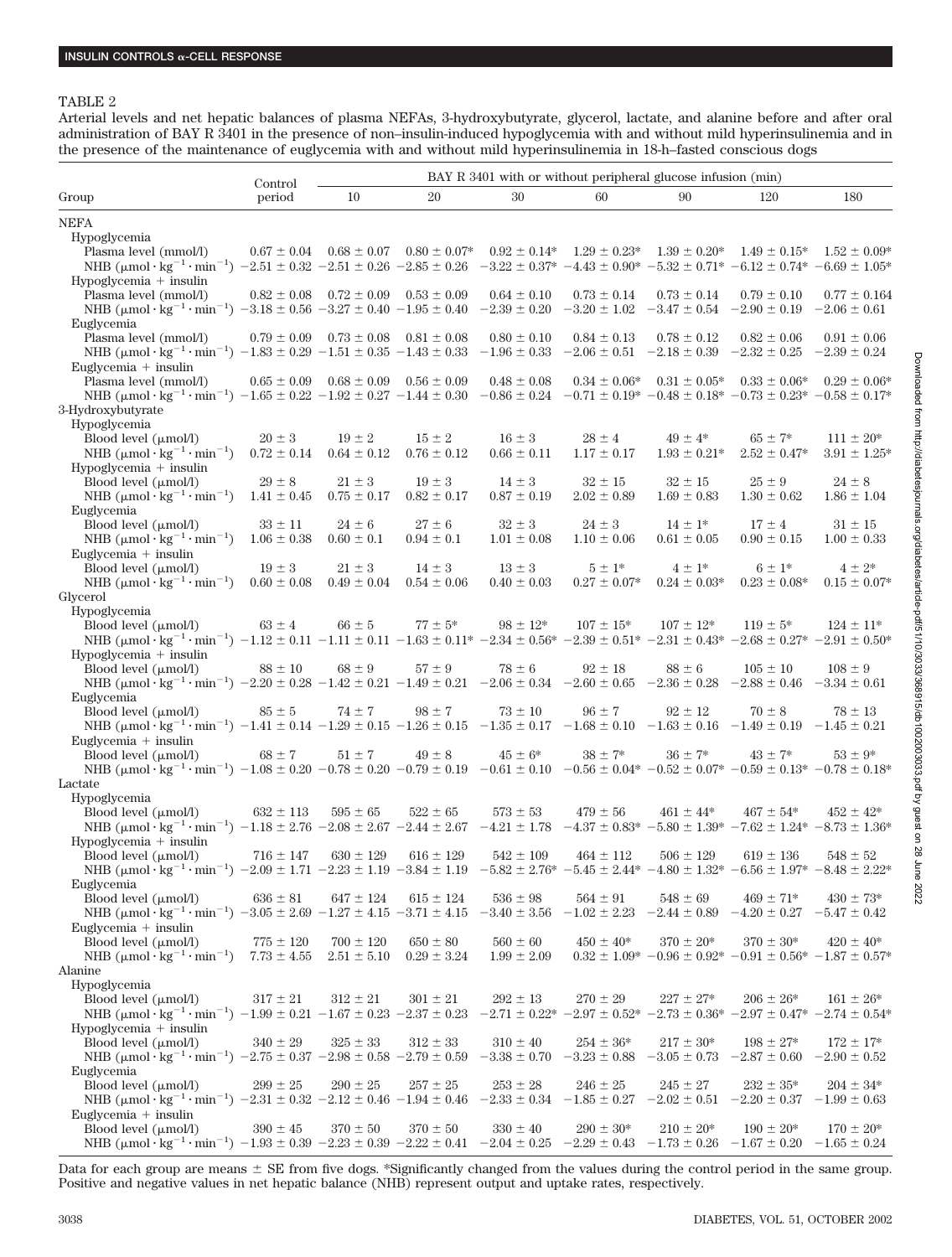# TABLE 3

Hepatic gluconeogenic flux and net glycogenolysis before and after oral administration of BAY R 3401 in the presence of hypoglycemia or euglycemia with and without hyperinsulinemia in 18-h–fasted conscious dogs

|                                                                                                | Control<br>period | BAY R 3401 with or without peripheral glucose infusion (min) |                   |                    |                    |                    |                                       |                   |  |
|------------------------------------------------------------------------------------------------|-------------------|--------------------------------------------------------------|-------------------|--------------------|--------------------|--------------------|---------------------------------------|-------------------|--|
| Group                                                                                          |                   | 10                                                           | 20                | 30                 | 60                 | 90                 | 120                                   | 180               |  |
| Gluconeogenic flux<br>$(\mu \text{mol glucose} \cdot \text{kg}^{-1} \cdot$<br>$\min^{-1}$      |                   |                                                              |                   |                    |                    |                    |                                       |                   |  |
| Hypoglycemia                                                                                   | $3.11 \pm 1.50$   | $3.89 \pm 1.39$                                              | $4.39 \pm 1.39$   | $6.00 \pm 0.89*$   | $6.38 \pm 0.61*$   | $6.78 \pm 1.39*$   | $8.11 \pm 1.11*$                      | $8.72 \pm 1.22^*$ |  |
| $Hypoglycemia + insulin$                                                                       | $4.90 \pm 1.37$   | $4.81 \pm 1.28$                                              | $5.46 \pm 1.29$   | $7.32 \pm 2.25$    | $7.26 \pm 2.43$    | $6.63 \pm 1.53$    | $7.59 \pm 1.82$                       | $8.81 \pm 1.94$   |  |
| Euglycemia                                                                                     | $4.50 \pm 1.11$   | $3.38 \pm 1.72$                                              | $4.39 \pm 1.78$   | $4.72 \pm 1.38$    | $3.22 \pm 1.50$    | $4.88 \pm 0.89$    | $5.00 \pm 0.61$                       | $5.50 \pm 0.50$   |  |
| Euglycemia $+$ insulin                                                                         | $2.47 \pm 0.46$   | $2.62 \pm 0.49$                                              | $2.62 \pm 0.51$   | $2.35 \pm 0.30$    | $2.57 \pm 0.45$    | $2.47 \pm 0.76$    | $2.42 \pm 0.45$                       | $2.98 \pm 0.62$   |  |
| Net glycogenolytic rate<br>$(\mu \text{mol glucose} \cdot \text{kg}^{-1} \cdot$<br>$\min^{-1}$ |                   |                                                              |                   |                    |                    |                    |                                       |                   |  |
| Hypoglycemia                                                                                   | $7.39 \pm 0.78$   | $7.05 \pm 0.38$                                              | $4.27 \pm 0.38^*$ | $1.83 \pm 1.83*$   | $0.66 \pm 0.39*$   | $0.44 \pm 0.78^*$  | $0.67 \pm 1.22*$                      | $0.78 \pm 1.22^*$ |  |
| $Hypoglycemia + insulin$                                                                       | $7.49 \pm 1.47$   | $4.36 \pm 1.09$                                              | $2.26 \pm 1.06*$  | $-1.10 \pm 1.51*$  | $-3.54 \pm 1.28^*$ | $-2.96 \pm 0.82^*$ | $-4.76 \pm 0.49*$                     | $-6.87 \pm 0.93*$ |  |
| Euglycemia                                                                                     | $8.17 \pm 1.50$   | $7.78 \pm 1.22$                                              | $4.17 \pm 0.28^*$ | $3.06 \pm 0.72*$   | $-0.78 \pm 1.22^*$ | $-3.72 \pm 0.56^*$ | $-6.11 \pm 1.39*$                     | $-7.33 \pm 1.44*$ |  |
| Euglycemia $+$ insulin                                                                         | $13.74 \pm 4.21$  | $5.83 \pm 4.84$                                              | $2.31 \pm 2.00*$  | $-0.29 \pm 1.08^*$ | $-5.91 \pm 2.61*$  |                    | $-4.86 \pm 2.09^*$ $-4.81 \pm 1.78^*$ | $-6.48 \pm 1.73*$ |  |

Data for each group are means  $\pm$  SE from five dogs. \*Significantly changed from the values during the control period in the same group. Positive and negative values in net hepatic balance represent output and uptake rates, respectively. Maximum gluconeogenic rates are the sum of the uptake rates of lactate, glycerol, and amino acids. The glycogenolytic rates are obtained by subtracting the maximum gluconeogenic rate from the sum of NHGO, lactate production, and glucose oxidation.

islet flows from  $\beta$ -cells to  $\alpha$ -cells in dogs (30) as well as in rats (31,32). Therefore,  $\alpha$ -cells are exposed to high concentrations of intra-islet insulin in the presence of euglycemia. In the presence of mild hypoglycemia (Fig. 2), on the other hand, insulin secretion falls markedly, thereby lowering the insulin concentration to which  $\alpha$ -cells are exposed. It has been shown that the administration of anti-insulin serum to perfused rat pancreas markedly increased glucagon secretion and abolished the ability of an increase in the glucose concentration to decrease glucagon secretion (27,33,34). Acute insulin deficiency in humans (35,36), as well as alloxan- or streptozotocininduced diabetes in animals, are associated with hyperglucagonemia (37). It is therefore likely that the decrease in intra-islet insulin contributed in some way to the increased glucagon secretion that we observed in response to mild hypoglycemia.

In the present study, modest arterial hyperinsulinemia almost completely suppressed the increment of glucagon secretion that occurred in response to hypoinsulinemic hypoglycemia (Fig. 3) even though the hypoglycemia was identical in the two groups. It is also clear that this was due to an inhibition of the  $\alpha$ -cell response to hypoglycemia because when insulin was infused in the presence of euglycemia, it failed to decrease basal glucagons secretion. Because  $\sim$ 30% of insulin in the arterial blood is cleared by the intestine when blood passes through it (25), it is clear that endogenous insulin secretion was completely suppressed in this protocol. Accordingly, the  $\alpha$ -cells were probably exposed to a concentration of insulin that was equivalent to the arterial insulin level. Therefore, the rise in plasma insulin levels caused by exogenous insulin infusion would have induced only a small increase in the intra-islet insulin concentration relative to that present in the hypoglycemic-hyperinsulinemic setting. Nevertheless, it appears to have been enough to inhibit glucagon secretion in response to mild hypoglycemia. Alternatively, the arterial or portal insulin levels themselves may be the key determinants of glucagon

secretion. Thus, when each or both fall, a signal (neural or humoral) is generated that then controls the  $\alpha$ -cells.

In the presence of euglycemia in the present study, mild hyperinsulinemia ( $\sim$ 150 pmol/l) did not alter basal glucagon secretion. In contrast, we (10,16) and others (8) have shown previously that larger increases in the arterial plasma insulin level (to  $\sim$ 400–1,440 pmol/l) can decrease plasma glucagon levels by 30–40% in the presence of euglycemia in conscious dogs. It is possible that the rise in the plasma insulin concentration that we brought about in the present study was not large enough to cause a detectable inhibition of basal glucagon secretion under euglycemic conditions. Further, it is unclear whether the inhibition of glucagon secretion by hyperinsulinemia that we observed in the presence of euglycemia in our previous studies was due to a direct action of insulin on the  $\alpha$ -cell (8,10,16). Several in vitro studies have shown that high concentrations of insulin (0.01–3.3 units/ml) do not suppress glucagon secretion in the presence of 5.5 mmol/l glucose in perifused islets isolated from normal rats (18,34,38).

Electrical stimulation of the pancreatic sympathetic nerves (39), local infusion of the classic sympathetic neurotransmitter norepinephrine (40), and a pancreatic sympathetic neuropeptide such as galanin (41) all increase glucagon secretion. Similarly, electrical stimulation of parasympathetic nerves (42,43), local infusion of the classic parasympathetic neurotransmitter acetylcholine (44), and a pancreatic parasympathetic neuropeptide such as vasoactive intestinal peptide (45,46) all stimulate glucagon release from the  $\alpha$ -cell. Each of these autonomic inputs is capable of stimulating glucagon secretion. We have no evidence, however, that increased central nervous system (CNS) input can explain the rise in glucagon secretion seen during hypoinsulinemic hypoglycemia in the present study. In fact, we did not observe any change in the level of circulatory norepinephrine. Further, a fall of only 1.4 mmol/l in plasma glucose level would not have activated the autonomic nervous system. In addition, in another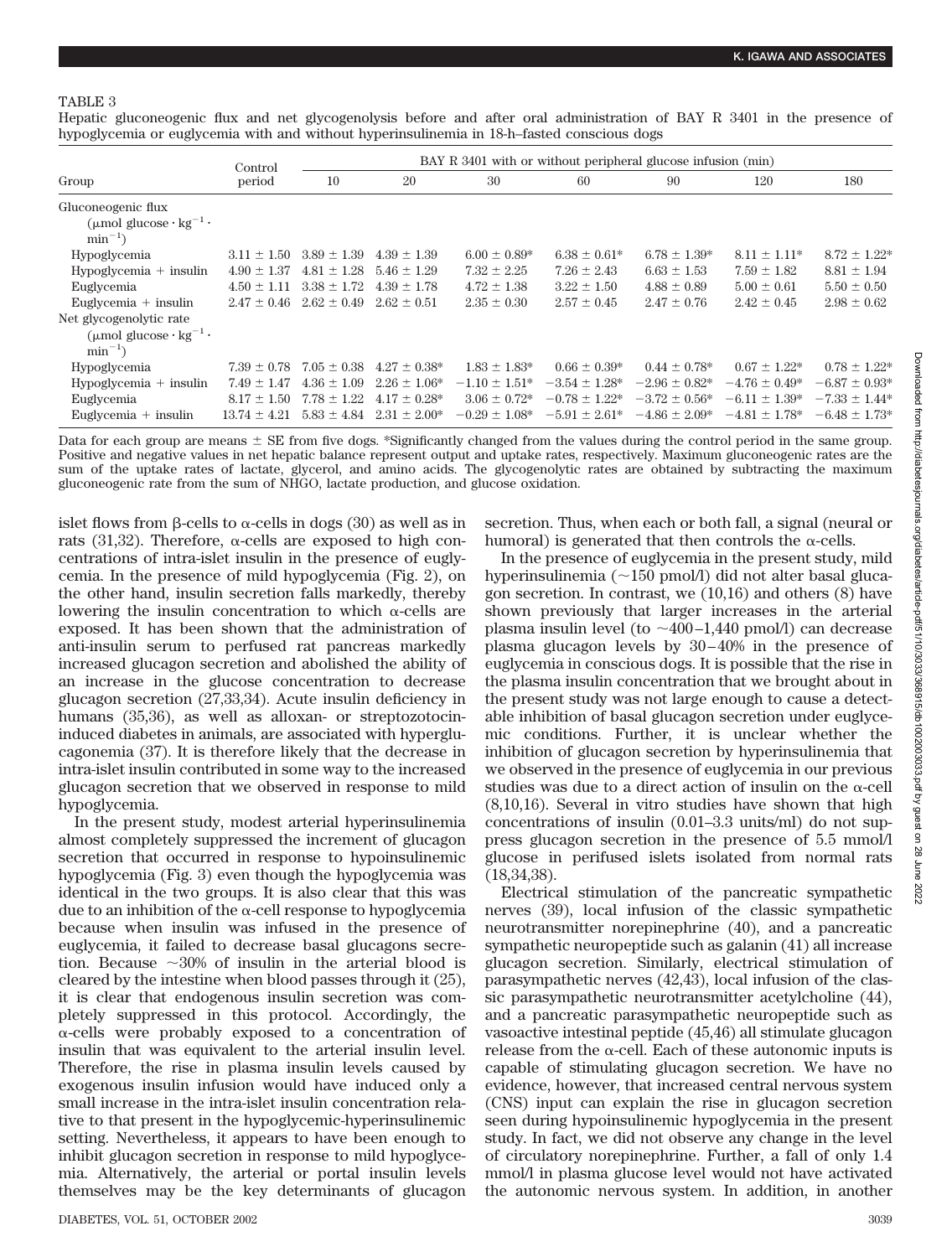recent study, we showed that non–insulin-induced hypoglycemia caused glucagon secretion even in dogs with denervated pancreata (47). Therefore, it is unlikely that the rise in arterial insulin level would have blocked  $\alpha$ -cell function by inhibiting CNS input, because if anything, it would have had the opposite effect.

It is known that amino acids have stimulatory effects and that FFAs and ketones have inhibitory effects on glucagon secretion from the  $\alpha$ -cell (34,48,49). As shown in Table 2, the blood alanine concentration decreased in the hypoinsulinemic-hypoglycemic group, and the increase in glucagon secretion could not be explained. Likewise, the NEFA and ketone levels rose again, precluding them from explaining the rise in the glucagon secretion seen in response to non–insulin-induced hypoglycemia. Furthermore, raising insulin failed to change the plasma alanine level and decreased FFA and ketones levels, meaning that alterations in the levels of these metabolites cannot explain the insulin-induced inhibition of glucagon secretion.

In summary, the increase in glucagon secretion seen in response to a small decline of blood glucose occurs only when the arterial, portal vein, and intra-islet concentration of insulin are very low. Even maintenance of an arterial concentration (and presumably intra-islet insulin concentrations) of  $\sim$ 150 pmol/l suppresses the increase in glucagon secretion seen in response to a small fall in blood glucose. An effect of insulin on the CNS or blood metabolite levels cannot explain its effect on glucagon release. It is therefore likely to have resulted from a direct effect of insulin on the  $\alpha$ -cell or local neural reflexes.

**-Cell response to hyperinsulinemia.** When the arterial plasma glucose level fell by 0.3 mmol/l as a result of administration of glycogen phosphorylase inhibition, insulin secretion decreased by 80%. This result confirms that insulin secretion is very sensitively suppressed in response to a declining plasma glucose level, in agreement with earlier data (2,3,6). When euglycemia was maintained, plasma insulin levels and insulin secretion did not change in response to the drug, indicating that it had no direct effect on the  $\beta$ -cell. When insulin was infused through a leg vein to create mild hyperinsulinemia in the presence of euglycemia, the resulting rise in arterial plasma insulin was not accompanied by a rise in the hepatic portal vein plasma insulin level. The hepatic portal vein–arterial difference in plasma insulin (pmol/l) decreased from 102  $\pm$ 36 to 18  $\pm$  42 by 10 min and thereafter averaged  $-6 \pm 24$ (Fig. 2). Thus, endogenous insulin secretion was decreased markedly and rapidly by a selective rise in arterial insulin per se. In the dog, the insulin concentration in the pancreatic vein is four to five times higher than that in the portal vein (24). Because the mass of the islets represents only a small part of the total mass of the pancreatic tissue, the insulin concentration in the interstitial fluid surrounding the islets and in the venules draining the islets should be higher than that in the pancreatic vein. When endogenous insulin secretion is suppressed completely, the insulin concentration in the interstitial fluid surrounding the islets would be expected to be similar to the concentration of the hormone in arterial plasma. If so, the insulin concentration in islet interstitial fluid during the hyperinsulinemic-euglycemic period was probably lower than that during the control period of the same protocol. This finding raises the question of how insulin inhibited its own secretion.

It has been suggested that insulin can act directly on the brain. Davis et al. (9) showed that increased insulin levels can amplify the sympathetic nervous system response to hypoglycemia in the dog, normal human (5,50), and insulin-dependent diabetic human (51,52). Furthermore, studies in which microneurography was used have shown that insulin can increase sympathetic nerve activity, even under euglycemic conditions (53,54). Epinephrine and norepinephrine are known to inhibit insulin secretion through an  $\alpha_2$ -adrenergic mechanism (55,56). Epinephrine is unlikely to have contributed to the suppression of insulin secretion in the present study, however, because its concentration in plasma did not change. On the other hand, it is known that activation of the sympathetic nerves by the islets of Langerhans induces the release of norepinephrine (57) and galanin (58), both of which inhibit insulin release (59). Stagner et al. (60) examined the effects of systemic infusion of insulin  $(1 \text{ mU} \cdot \text{kg}^{-1} \cdot \text{min}^{-1})$ on endogenous insulin and C-peptide secretion from in situ perfused pancreata isolated vascularly but yet innervated in anesthetized dogs. They showed that the systemic infusion of insulin suppressed insulin and C-peptide secretion but that no changes in the pancreatic hormone secretion occurred after the sympathetic nerves were sectioned. It is not clear in the present study, however, whether the small rise in arterial insulin could have amplified the sympathetic discharge to the  $\beta$ -cells so as to decrease insulin secretion. If so, it was not reflected by a change in epinephrine and norepinephrine in plasma.

Amino acids, FFAs, and ketones have been shown to stimulate insulin secretion (48). Because significant decreases in their concentrations occurred in the presence of euglycemic hyperinsulinemia, it is possible that changes in the plasma concentrations of these substances contributed in some way to the decrease in insulin secretion that was observed in response to euglycemic hyperinsulinemia.

In summary, a physiological increase in the arterial insulin level strongly suppressed endogenous insulin secretion even in the presence of euglycemia. The effect of increased insulin levels on insulin secretion may occur via their action on the brain, secondary to their effects on metabolite levels in the blood, or because of a direct action of arterial insulin on B-cells.

**Hepatic glucose metabolism.** In our previous study (14), inhibition of phosphorylase by BAY R 3401, in the presence of a pancreatic clamp to keep plasma insulin and glucagon at the basal levels and glucose infusion to maintain euglycemia, had little effect on the net hepatic uptake of gluconeogenic precursors. The latter provides a good estimate of gluconeogenic flux rate (22), thus suggesting that inhibition of glycogen breakdown per se did not activate the gluconeogenic pathway. In the present study, when euglycemia was maintained (in the presence of basal insulin and glucagon), inhibition of phosphorylase by BAY R 3401 shifted net glycogen flux from breakdown to synthesis but, consistent with the data in our previous study (14), did not affect hepatic gluconeogenic flux. The selective rise in arterial insulin in the presence of euglycemia did not affect the hepatic gluconeogenic rate. However, the suppression of net glycogenolysis occurred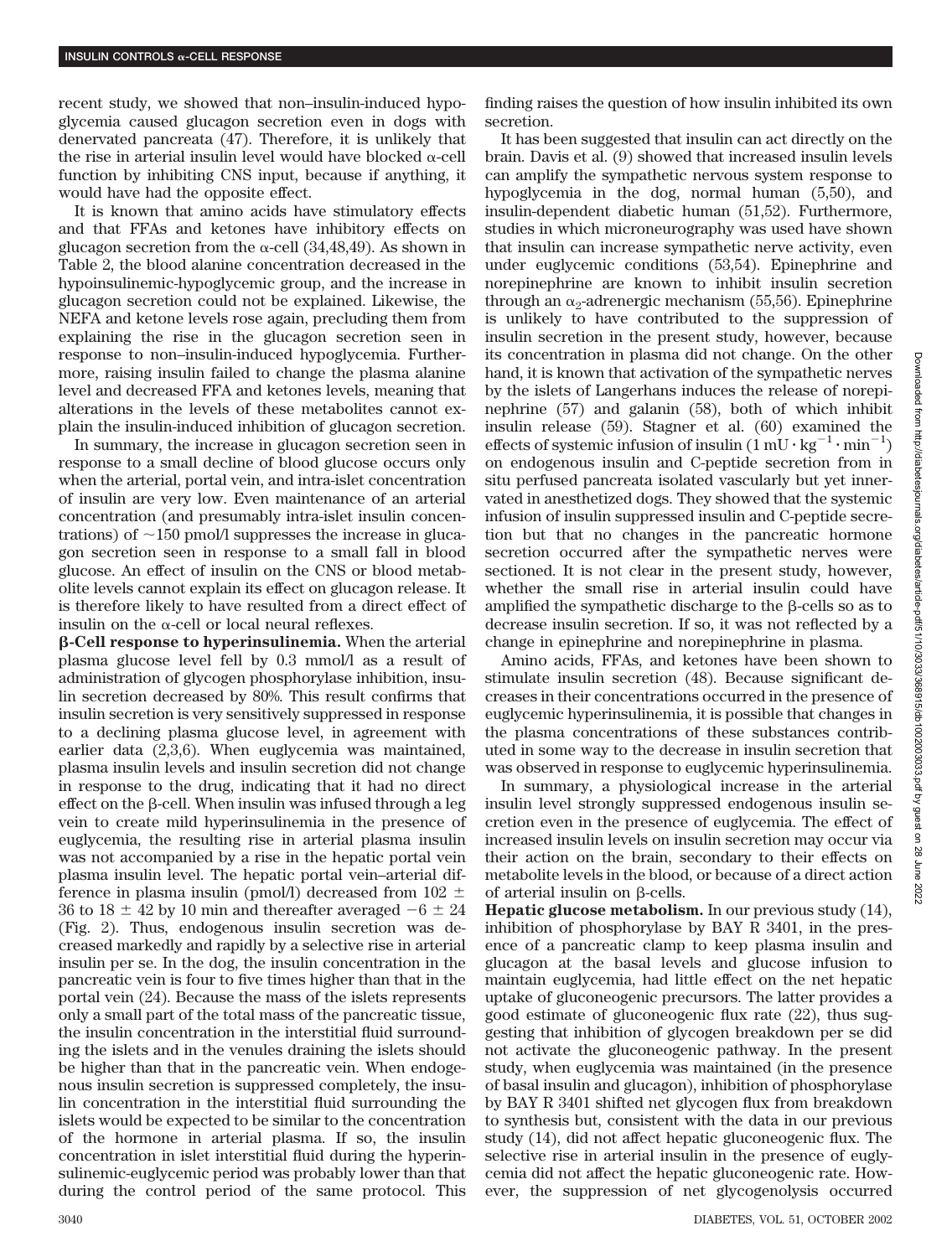somewhat more rapidly when the insulin level was increased. When mild hypoglycemia was allowed to occur in the presence of the phosphorylase inhibitor, the hepatic gluconeogenic rate doubled, regardless of the presence or absence of insulin infusion and the associated changes in plasma insulin and glucagon. Therefore, these results suggest that the changes in hepatic sinusoidal insulin (from  $135$  to  $29$  pmol/l) and glucagon (from  $48$  to  $98$  ng/l) seen in response to mild hypoglycemia had little effect on the acute increase in net hepatic gluconeogenic flux seen in response to hypoglycemia, at least when glycogenolysis was impaired. This finding is in agreement with our previous suggestions (61,62) and indicates that hypoglycemia per se may be the major factor increasing gluconeogenic flux under our experimental conditions. Further, it is clear that almost all of the glucose being produced by the liver in response to non–insulin-induced hypoglycemia was gluconeogenic in origin.

In euglycemic-euinsulinemic animals, the inhibition of phosphorylase suppressed NHGO without changing gluconeogenic flux. Because net glycogen flux is determined by the balance between glycogen phosphorylase activity and glycogen synthase activity (63), the inhibition of phosphorylase must have shifted the net flux toward synthesis, and, as a result, the gluconeogenic precursors taken up by the liver were incorporated into glycogen. The shift of net hepatic glucose balance from output to uptake, and of net glycogen metabolism from glycogenolysis to glycogen synthesis, occurred in the absence of changes in the plasma levels of regulatory hormones or substrates, suggesting an important role for the dynamic balance between glycogen phosphorylase activity and glycogen synthase activity in determining net hepatic glucose balance. As noted above, the presence of mild hyperinsulinemia in combination with euglycemia and phosphorylase inhibition accelerated the shift of net hepatic glucose and glycogen flux from output and breakdown to uptake and synthesis, respectively, but did not alter gluconeogenic flux (Fig. 1 and Table 3). Therefore, the effect of hyperinsulinemia in this context was to more rapidly activate glycogen synthesis.

In the hypoglycemic-hypoinsulinemic animals, inhibition of phosphorylase decreased NHGO only transiently (Fig. 1). Although net hepatic glycogenolysis was almost completely suppressed, glycogen synthesis did not occur. During hypoglycemia, the plasma concentrations of glucose and insulin, which activate glycogen synthase, fell (64), and the plasma concentration of glucagon, which inhibits glycogen synthase, rose (64). It is likely, therefore, that glycogen synthase activity decreased, and, as a result, the inhibition of phosphorylase activity did not result in net hepatic glycogen synthesis. Indeed, when mild hepatic euinsulinemia was maintained in the presence of hypoglycemia and basal hepatic sinusoidal glucagon levels, net glycogen flux shifted from breakdown to synthesis even in the presence of hypoglycemia. Therefore, glycogen synthase activity appears to have been sensitively regulated by small changes in plasma insulin and/or glucagon levels.

The present study shows that *1*) insulin secretion from -cells in vivo decreases sensitively in response to mild hyperinsulinemia induced by exogenous insulin infusion, even in the presence of euglycemia; *2*) mild hyperinsulinemia completely inhibits the increase in glucagon secretion normally caused in response to mild non–insulininduced hypoglycemia; *3*) the decrease in plasma insulin and increase in plasma glucagon levels that occur in response to mild hypoglycemia exert their regulatory effect on glycogen metabolism but not on gluconeogenic flux; *4*) mild hypoglycemia per se plays a major role in acutely increasing gluconeogenic flux in response to mild non–insulin-induced hypoglycemia; and *5*) coincident inhibition of glycogen deposition (by hormonal changes) and a stimulation of gluconeogenic flux (by hypoglycemia) results in gluconeogenesis, which prevents serious hypoglycemia in response to hepatic phosphorylase inhibition.

# **ACKNOWLEGMENTS**

This research was supported by grants from the National Institutes of Health (DK43706 and DK20593).

We thank Jon Hastings and the members of the Vanderbilt Diabetes Research and Training Center Core Labs (Wanda Snead, Eric Allen, and Angelina Penaloza) for technical support.

Part of this work was presented at the 57th Annual Meeting of the American Diabetes Association, Boston, Massachusetts, 8–11 June 1997, and 58th Annual Meeting of the American Diabetes Association, Chicago, Illinois, 13–16 June 1998.

# **REFERENCES**

- 1. Heller SR, Cryer PE: Hypoinsulinemia is not arterial to glucose recovery from hypoglycemia in humans. *Am J Physiol* 261:E41–E48, 1991
- 2. Schwart NS, Clutter WE, Shah SD, Cryer PE: Glycemic thresholds for activation of glucose counterregulatory systems are higher than the threshold for symptoms. *J Clin Invest* 79:777–781, 1987
- 3. Cryer PE: Hierarchy of physiological responses to hypoglycemia: relevance to clinical hypoglycemia in type 1 (insulin dependent) diabetes mellitus. *Horm Metab Res* 29:92–96, 1997
- 4. Cohen N, Rossetti L, Shimovich P, Halberstam M, Hu M, Shamoon H: Counterregulation of hypoglycemia: skeletal muscle glycogen metabolism during three hours of physiological hyperinsulinemia in humans. *Diabetes* 44:423–430, 1995
- 5. Davis SN, Cherrington AD, Goldstein RE, Jacobs J, Price L: Effects of insulin on the counterregulatory response to equivalent hypoglycemia in normal females. *Am J Physiol* 265:E680–E689, 1993
- 6. Fanelli C, Pampanelli S, Epifano L, Rambotti AM, Ciofetta M, Modarelli F, DiVincenzo A, Annibale B, Lepare M, Lalli C, DelSindaco P, Brunetti P, Bolli GB: Relative roles of insulin and hypoglycemia on induction of neuroendocrine response to, symptoms of, and deterioration of cognitive function in hypoglycemia in male and female humans. *Diabetologia* 37:797–807, 1994
- 7. Mitrakou A, Ryan C, Veneman T, Mokan M, Jenssen T, Kiss I, Durrant J, Cryer P, Gerich J: Hierarchy of glycemic thresholds for counterregulatory hormone secretion, symptoms, and cerebral dysfunction. *Am J Physiol* 260:E67–E74, 1991
- 8. Biggers DW, Myers SR, Neal D, Stinson R, Cooper NB, Jaspan JB, Williams PE, Cherrington AD, Frizzell RT: Role of brain in counterregulation of insulin-induced hypoglycemia in dogs. *Diabetes* 38:7–16, 1989
- 9. Davis SN, Dobbins R, Tarumi C, Colburn C, Neal D, Cherrington AD: Effects of differing insulin levels on response to equivalent hypoglycemia in conscious dogs. *Am J Physiol* 263:E688–E695, 1992
- 10. Davis SN, Dobbins R, Tarumi C, Jacobs J, Neal D, Cherrington AD: Paradoxical insulin-induced increase in gluconeogenesis in response to prolonged hypoglycemia in conscious dogs. *Am J Physiol* 268:E521–E530, 1995
- 11. Jackson PA, Pagliassotti MJ, Shiota M, Neal DW, Cardin S, Cherrington AD: Effects of vagal blockade on the counterregulatory response to insulininduced hypoglycemia in the dog. *Am J Physiol* 273:E1178–E1785, 1997
- 12. Gauthier C, Vranic M, Hetenyi G Jr: Importance of glucagon in regulatory rather than emergency responses to hypoglycemia. *Am J Physiol* 238: E131–E140, 1980
- 13. Flatten N, Igawa K, Shiota M, Emshwiller MG, Neal DW, Cherrington AD: